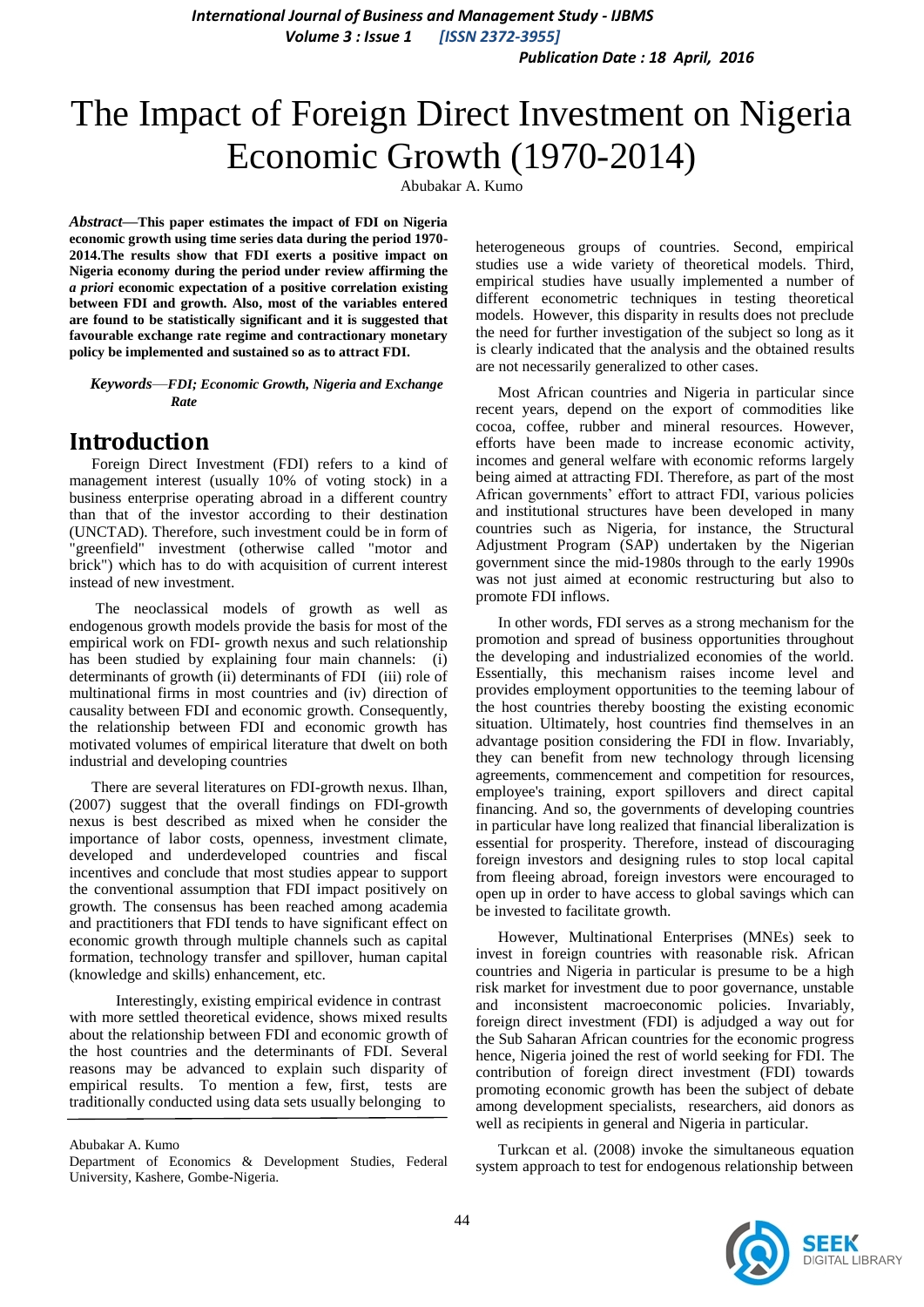### *International Journal of Business and Management Study - IJBMS Volume 3 : Issue 1 [ISSN 2372-3955]*

#### *Publication Date : 18 April, 2016*

FDI and economic growth using panel data set for 23 OECD countries ranged from 1975-2004. Economic growth and FDI are treated as endogenous variables and a two equation simultaneous equation system with Generalized Methods of Moments (GMM) for the OECD case were estimated. The result show that export growth rate is statistically significant a determinant of FDI and economic growth depicting an endogenous relationship between FDI and growth. They assert that the relationship between FDI and economic growth is unidirectional. However, economic growth stimulates growth rate of FDI inflows more than that the growth rate of FDI stimulates economic growth.

Moudatsou and Kyrkilis (2009) investigated the growth driven FDI and the FDI-led growth including the two-way causal link between them employing the heterogeneous panel analysis. They found that the result in the EU countries supports the hypothesis of GDP-FDI causality depicting growth driven FDI in the panel. But on the other hand two ASEAN countries namely; Indonesia and Thailand exhibit a two-way causality between GDP per capita and FDI while Singapore and the Philippines FDI is motivated by the host country GDP growth. The result suggests strong and positive relationship between economic growth in both developed and developing countries.

Further, (Roy & Mandal, 2012) undertook the empirical treatment using panel based econometric procedures called panel cointegration technique and panel estimation procedure to establish the relationship between FDI and economic growth while the random effect panel estimation procedure was applied to the panel cointegration relation. They use secondary data from 27 Asian countries for the period 1975 to 2010. The result show that FDI contributes positively to economic growth. The coefficients of human capital and infrastructure were statistically significant with FDI found to be growth enhancing in Asia. However, the impact of FDI depends on the threshold levels of absorptive capacities measured by the levels of human capital and infrastructure. They argue that some Asian countries do not satisfy the threshold education and infrastructure levels.

In a different study on the sectoral impact of oil and nonoil FDI on Nigeria economic growth, (Moses, 2011) observed that the non-oil FDI was more statistically significant and show greater effect on growth as compared to oil FDI. The contribution of the oil FDI to growth is less than that of the non-oil FDI. Perhaps this is due to capital flight from the extractive sub sector of the economy because their activities are basically extraction of raw material.

According to (Christopher, 2012), FDI has the potential to impact positively on the Nigerian economy; however its contribution to GDP was very low during the period under review. While (Adegbite & Ayadi, 2010) confirmed the beneficial role of FDI and conclude that its role on growth is limited by human capital. But (Danja, 2012) suggest that the contribution of FDI to the growth and development of Nigeria's economy has not been much. This is evident due to repatriation of profits, contract fees and interest payment on foreign loans.

Osinubi and Amaghionyeodiwe (2010) studied Foreign Private Investment (FPI) and Economic Growth in Nigeria and assert that FPI as opposed to contradicting outcomes in other developing nations has a positive and significant effect on growth rate of Nigeria. According to (Adeolu, 2007), for FDI to be sustained, it is necessary to identify the factors contributing to its growth with a view to enhance and sustain these factors. While (Adeniyi & Omisakin, 2012) are of the view that considering Nigerian situation, there is no evidence of any short-or-long-run causal relationship from FDI to growth regardless of the level of financial deepening.

However, (Otepola, 2002 & Akinlo, 2004) focused on only the importance of FDI on growth and the ways through which it may benefit the economy. According to (Ayanwale, 2007), various studies carried out on the linkages between FDI and economic growth in Nigeria did not yield unanimous submissions. Therefore, looking at the previous studies on the influence of FDI on Nigeria economic growth reveals that more than 60 per cent of the FDI inflows were channeled into the extractive sector industry. Invariably, these outcomes were based on a model testing the influence of natural resources on Nigeria economic growth. In addition, the effect of FDI on growth is rather contentious in empirical than theoretical analysis which requires investigating the relationship between FDI and economic growth.

Therefore, looking at the contributions of FDI to Nigeria economic growth and if FDI actually contributes to economic growth, then what is the empirical relationship between FDI and the growth rate of Nigeria's GDP? Also, do all these FDIs really contribute to the growth of Nigeria economy?

# **Methodology**

In this section we employ the econometric technique of analysis conducting our test using Eviews. Our mathematical model will take the form; GDPG= (EXR, FDI, GEX, IR, M2, TRD). Where, EXR represents exchange rate, FDI Stands for foreign direct investment, GEX is government expenditure on education, IR is the interest rate, M<sub>2</sub> denote money supply while TRD is total trade and GDPG represents the growth of GDP.

# **Growth Model**

Our mathematical model above is estimated thus;

$$
dloggdpg_t = 0.24_0 - 1.48dlogexr + 0.36dlogfdi_2 - 0.51dloggex_3 + 0.09dlogir - 0.79dlogm2_5 - 0.03dlogtrd
$$

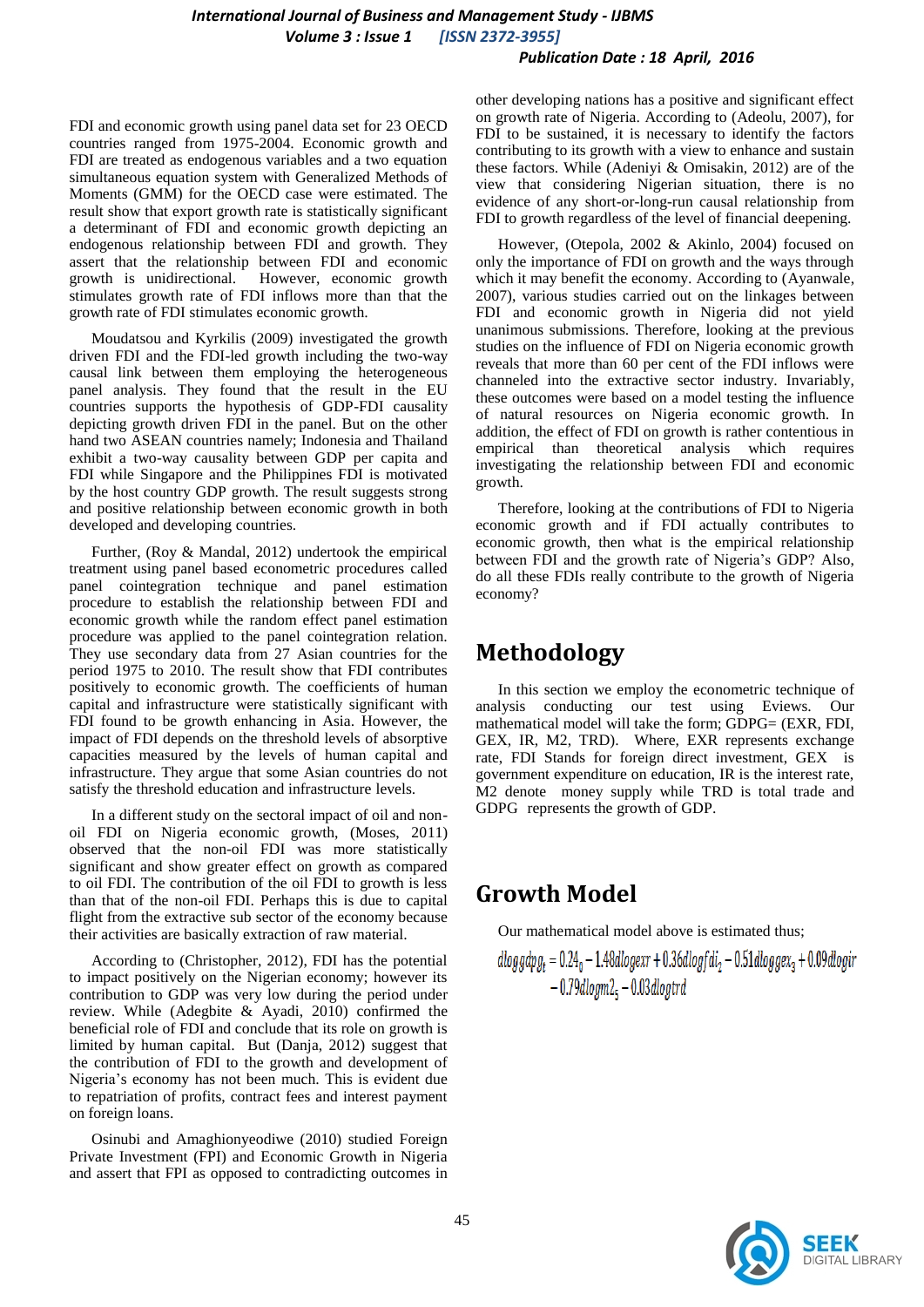*Publication Date : 18 April, 2016*

| TABLE I Dependent Variable: DLOG (GDPG)     |
|---------------------------------------------|
| Method: Least Squares                       |
| Date: 09/13/15 Time: 17:44                  |
| Sample (adjusted): 1972 2014                |
| Included observations: 10 after adjustments |

| <b>Variable</b>        | Coefficient | <b>Std. Error</b>     | t-Statistic | Prob.       |
|------------------------|-------------|-----------------------|-------------|-------------|
| C                      | 0.242421    | 0.051877              | 4.673001    | 0.0185      |
| DLOG(EXR)              | $-1.482202$ | 0.425591              | $-3.482690$ | 0.0400      |
| DLOG(FDI)              | 0.363107    | 0.096131              | 3.777223    | 0.0325      |
| DLOG(GEX)              | $-0.511279$ | 0.213959              | $-2.389611$ | 0.0968      |
| DLOG(R)                | 0.086375    | 0.035207              | 2.453327    | 0.0914      |
| DLOG(M2)               | $-0.797413$ | 0.177042              | $-4.504094$ | 0.0204      |
| DLOG(TRD)              | $-0.032296$ | 0.122916              | $-0.262747$ | 0.8098      |
| R-squared              | 0.920756    | Mean dependent var    |             | 0.041827    |
| Adjusted R-<br>squared | 0.762267    | S.D. dependent var    |             | 0.081148    |
| S.E. of regression     | 0.039566    | Akaike info criterion |             | $-3.425671$ |
| Sum squared<br>resid   | 0.004696    | Schwarz criterion     |             | $-3.213862$ |
| Log likelihood         | 24.12836    | Hannan-Quinn criter.  |             | $-3.658026$ |
| F-statistic            | 5.809604    | Durbin-Watson stat    |             | 3.243488    |
| Prob(F-statistic)      | 0.088578    |                       |             |             |

Source: Computer by the researcher

# **Analysis of Results**

The results show that most of the variables entered into the regression equation are statistically significant based on their t-statistics and standard error. However, considering the probability values, Exchange Rate, FDI and Money Supply are most significant among the explanatory variables denoting that the value of the coefficients did not just happened by chance and that most of the variables entered are statistically significant. Also, the high  $R^2$  of about 92% signify that the model fits the data well showing that about 92 % of the variation in GDP is explained by the model. Therefore, as the Akaike and Schwartz shows that the model is parsimonious, the Durbin Watson statistic is about 3.2 revealing that there is absence of multi-collinearity among the variables. Further, the F-statistics of greater than 2.0 shows the absence of autocorrelation among the variables and on the whole, based on our regression results, the Growth model is perfectly fit. Therefore, our growth regression model shows that a unit increase in the real exchange rate will lead to about 14% decrease in Nigeria's real GDP but a unit increase in FDI will lead about 36% increase in level of GDP. However, a similar one unit the increase in expenditure on education decreases the level of GDP by about 51% at the same time a unit increase in interest rate raises GDP by 8 % but an increase in both money supply and trade tend to reduce Nigeria's GDP respectively. However, half of the variables are statistically significant in explaining the variation in GDP.



| Log TRD      |           |                    |
|--------------|-----------|--------------------|
| Log GEX      | Log IR    | Log M <sub>2</sub> |
| $-0.9 - 0.1$ | $-99 - 1$ | Luy ODI            |

Figure I Line Graph of the Variables

TABLE III: Stationarity Test

| <b>VARIABLE9S)</b> | <b>LEVEL</b> |         | <b>FIRST DIFF</b> |          |
|--------------------|--------------|---------|-------------------|----------|
|                    | ADF          | PP      | ADF               | PP       |
| <b>EXR</b>         | $-1.39$      | $-1.39$ | $-6.45$           | $-6.45$  |
| <b>FDI</b>         | $-3.64$      | $-3.56$ | $-6.06$           | $-20.99$ |
| <b>GDPG</b>        | $-0.05$      | $-0.26$ | $-6.49$           | $-6.48$  |
| <b>GEX</b>         | $-2.49$      | $-2.07$ | $-4.54$           | $-4.51$  |
| M <sub>2</sub>     | $-3.20$      | $-2.35$ | $-5.91$           | $-6.81$  |
| TRD                | $-2.37$      | $-2,15$ | $-9.18$           | $-9.30$  |

Source: Computed by the researcher

Most of the macroeconomic data are characterized by a stochastic trend for if not properly treated the statistical behavior of the estimators is influenced by such trend. Therefore, in this study to check the stochastic behaviour we differentiated the data to determine the stationarity of the data using the ADF and PP tests as depicted in table III. The estimation is with constant and trend which yields the results presented in Table 1. The results show that all the series in log form are non-stationary at level at 5 percent under both ADF and PP test. Taking the variables in their first difference, results show that all are I (1) at 1% and 5% percent level of significance level respectively. For consistency, therefore, all the series were considered as I (1) and taken at their first difference in the analysis.

# **Test for Stationary under Structural Breaks**

The research employ Andrew and Zivot (1992 ) to test for structural breaks in the series and the table below is the summary of the test at 1%, 5% and 10% significant level respectively.